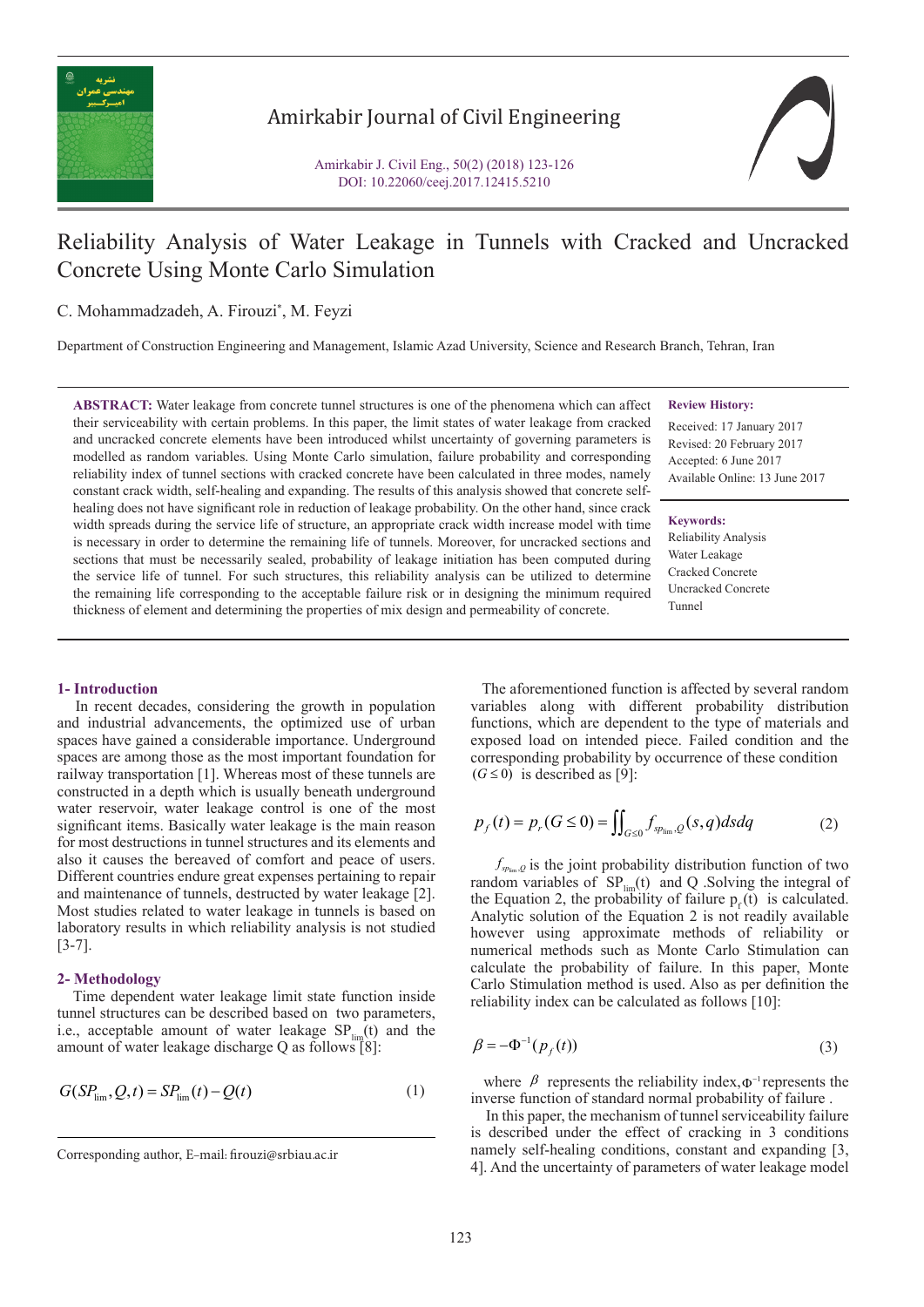in cracked concrete [5] is considered as random. Furthermore the equations of water stream governing the uncracked concrete [7] is used and the probability of the initiation of leakage in sections with uncracked concrete during the life time of tunnel is calculated.

#### **3- Results and Discussion**

 Results of the water leakage reliability analysis of concrete structure of discussed tunnel based on Monte Carlo simulation method with 100,000 repetitions is represented in Figure 1. In self-healing condition, the probability of failure decreases from 40% in first year to 30% in fifth year. In constant crack width condition the probability of failure during 50 years is stable and equals to 50%.

 In expanding crack width with time condition, the probability of failure in first five years of the life of tunnel equals to zero and then with increasing tilt sharp increase in 45 years to come, it reaches higher points up to 80 %.



**Figure 1. Probability of failure in cracked concrete with three conditions of self-healing crack, expanding and constant**



**Figure 2. Probability of failure in uncracked concrete**

Supposing that there is no crack as per Figure 2, it is recognized that if water pressure around tunnel is less than 0.15 Mpa, the probability of a leakage up to the 3rd year of service can be ignored and then this probability reaches around 10 % on 11th year and continuously on the 50th year it will reach up to more than 50 %. In the case that water pressure around tunnel is more than 0.15 Mpa, by probability of 7%, the water leakage will start from the first year and at the end of 50th year it will reach about 93 %.

 This case will occur for tunnels buried in high depth with saturated soil.

## **4- Conclusion**

 Water leakage from concrete structure specially tunnels is a matter of great importance from the serviceability point of view. In this paper, after a review of relevant theories pertaining to water leakage in cracked and uncracked concrete, due to inherent uncertainty in most governing parameters appropriate random variables are used for estimating probability of water leakage in tunnels. For existing cracks three conditions are assumed as: self-healing, constant and expanding crack width and the probabilities of failure during 50 years of service are calculated, assuming a predetermined threshold for leakage using Monte Carlo Stimulation. Results represent that concrete self-healing has not an important role in decreasing the probability of leakage. On the other hand sensitivity analysis of the model used for crack width increase revealed that more experiments shall be done for making the model more accurate. Finally a reliability analysis of buried uncracked tunnel structures in saturated soils is conducted to determine the probability of leakage initiation during the service life. It is found that this analysis has the merit in risk based design of concrete elements and their mix design.

#### **Reference**

- [1] Development of Consulting Engineers and Structural Studies.,1390. A Guide on Railway Infrastructures Repair and Maintenance. Ministry Of Road and Urban Development Transportation Research Institute . http:// www.tri.gov.ir.
- [2] ITA Working Group on Maintenance and Repair of Underground Structures., 1991. " Report on the damaging effects of water on tunnels during their working life". Tunneling and Underground Space Technology, Volume 6, Issue 1, February , pp11-76.
- [3] Edvardsen, C., 1999. "water permeability and Autogenouse healing of cracks in concrete". ACI MATER, 96(4), July, pp.448-454.
- [4] Li, C.Q., and Yang, S.T., 2011. " Prediction of Concrete Crack Width under Combined Reinforcement Corrosion and Applied Load". Journal of Engineering Mechanics, Volume 137, Issue 11, November, pp. 597–604.
- [5] Qian, C., Huang, B., Wang, Y., and Wu, M., 2012. "Water seepage flow in concrete". Construction and Building Materials, volume 35, October, pp.491– 496.
- [6] Park, S.S. Kwon, S.J., Jung, S.H., and Lee, S.W., 2012. "Modeling of water permeabilit in early aged concrete with cracks based on micro pore structure". Construction and Building Materials, Volume 27, Issue 1, Feb, pp. 597–604.